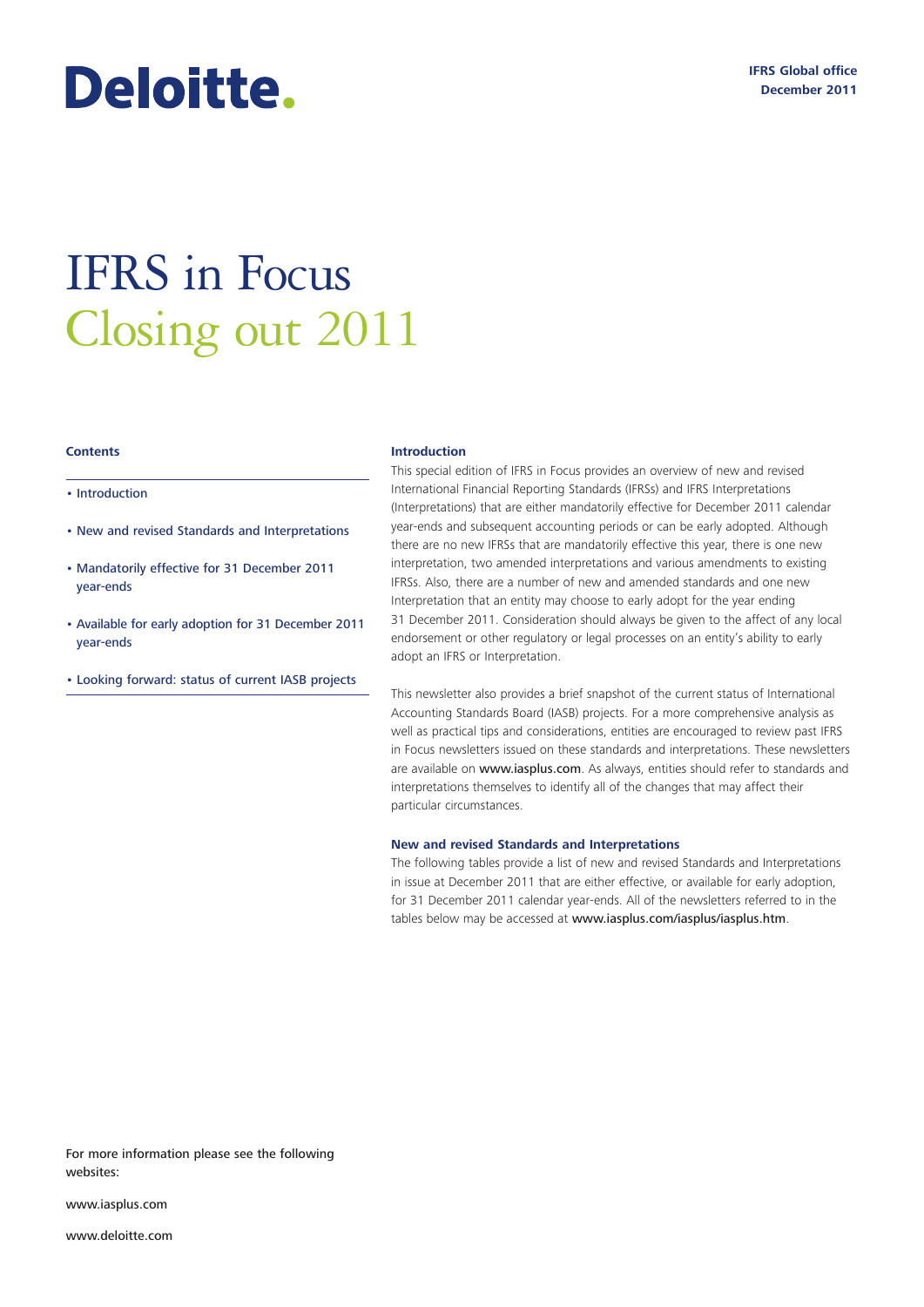# **Mandatorily effective for 31 December 2011 year-ends**

| <b>Amendments to Standards</b> |                                                                                                                                                                                  | <b>Effective for annual periods</b><br>beginning on or after | <b>IFRS in Focus</b><br><b>Newsletter issued</b> |
|--------------------------------|----------------------------------------------------------------------------------------------------------------------------------------------------------------------------------|--------------------------------------------------------------|--------------------------------------------------|
| IFRS 1                         | IFRS 7 Short-term Disclosure Exemption                                                                                                                                           | 1 July 2010                                                  | February 2010                                    |
|                                | IFRS 9 Short-term exemption                                                                                                                                                      | On adoption of IFRS 9                                        | November 2009                                    |
|                                | Three amendments to IFRS $1 -$ changes in<br>accounting policies, deemed cost exemption<br>for event-driven fair value measurements and<br>deemed cost (rate-regulated entities) | 1 January 2011                                               | May 2010                                         |
| <b>IFRS 3</b>                  | Amendments to IFRS 3 (2008)                                                                                                                                                      | 1 July 2010                                                  | May 2010                                         |
| <b>IFRS 7</b>                  | Amendments to IFRS 7                                                                                                                                                             | 1 January 2011                                               | October 2010                                     |
| IAS <sub>1</sub>               | Amendment to IAS 1                                                                                                                                                               | 1 January 2011                                               | May 2010                                         |
| <b>IAS 24</b>                  | <b>Related Party Disclosures</b>                                                                                                                                                 | 1 January 2011                                               | November 2009                                    |
| IAS 27 (2008)                  | Amendment to IAS 27 (2008)                                                                                                                                                       | 1 July 2010                                                  | May 2010                                         |
| <b>IAS 32</b>                  | Classification of Rights Issues                                                                                                                                                  | 1 February 2010                                              | October 2009                                     |
| <b>IAS 34</b>                  | Amendment to IAS 34                                                                                                                                                              | 1 January 2011                                               | May 2010                                         |
| <b>New Interpretation</b>      |                                                                                                                                                                                  |                                                              |                                                  |
| <b>IFRIC 19</b>                | Extinguishing financial liabilities with equity<br>instruments                                                                                                                   | 1 July 2010                                                  | December 2009                                    |
| <b>Amended Interpretations</b> |                                                                                                                                                                                  |                                                              |                                                  |
| <b>IFRIC 13</b>                | Amendment to IFRIC 13                                                                                                                                                            | 1 January 2011                                               | May 2010                                         |
| <b>IFRIC 14</b>                | Prepayments of a Minimum Funding<br>Requirement                                                                                                                                  | 1 January 2011                                               | December 2009                                    |

# **Available for early adoption for 31 December 2011 year-ends**

| <b>New and Amended Standards</b> |                                                              | <b>Effective for annual periods</b><br>beginning on or after | <b>IFRS in Focus</b><br><b>Newsletter issued</b> |
|----------------------------------|--------------------------------------------------------------|--------------------------------------------------------------|--------------------------------------------------|
| <b>IFRS 1</b>                    | Removal of Fixed Dates for First-time<br>Adopters            | 1 July 2011                                                  | January 2011                                     |
|                                  | Severe Hyperinflation                                        | 1 July 2011                                                  | January 2011                                     |
| <b>IFRS 7</b>                    | <b>Enhanced Derecognition Disclosure</b><br>Requirements     | 1 July 2011                                                  | October 2010                                     |
| <b>IFRS 9</b>                    | Financial Instruments: Classification and<br>Measurement     | 1 January 2015                                               | November 2009                                    |
|                                  | Additions to IFRS 9 for Financial Liability<br>Accounting    | 1 January 2015                                               | November 2010                                    |
| IFRS 10                          | <b>Consolidated Financial Statements</b>                     | 1 January 2013                                               | May 2011                                         |
| <b>IFRS 11</b>                   | <b>Joint Arrangements</b>                                    | 1 January 2013                                               | May 2011                                         |
| <b>IFRS 12</b>                   | Disclosure of Interests in Other Entities                    | 1 January 2013                                               | May 2011                                         |
| IAS 27 (2011)                    | Separate Financial Statements                                | 1 January 2013                                               | May 2011                                         |
| IAS 28 (2011)                    | Investments in Associates and Joint Ventures                 | 1 January 2013                                               | May 2011                                         |
| <b>IFRS 13</b>                   | <b>Fair Value Measurement</b>                                | 1 January 2013                                               | May 2011                                         |
| IAS 1 (2011)                     | Amendments to IAS 1                                          | 1 July 2012                                                  | June 2011                                        |
| <b>IAS 12</b>                    | Amendments to IAS 12                                         | 1 January 2012                                               | January 2011                                     |
| <b>IAS 19</b>                    | Amendments to IAS 19                                         | 1 January 2013                                               | June 2011                                        |
| <b>New Interpretation</b>        |                                                              |                                                              |                                                  |
| <b>IFRIC 20</b>                  | Stripping Costs in the Production Phase of a<br>Surface Mine | 1 January 2013                                               | October 2011                                     |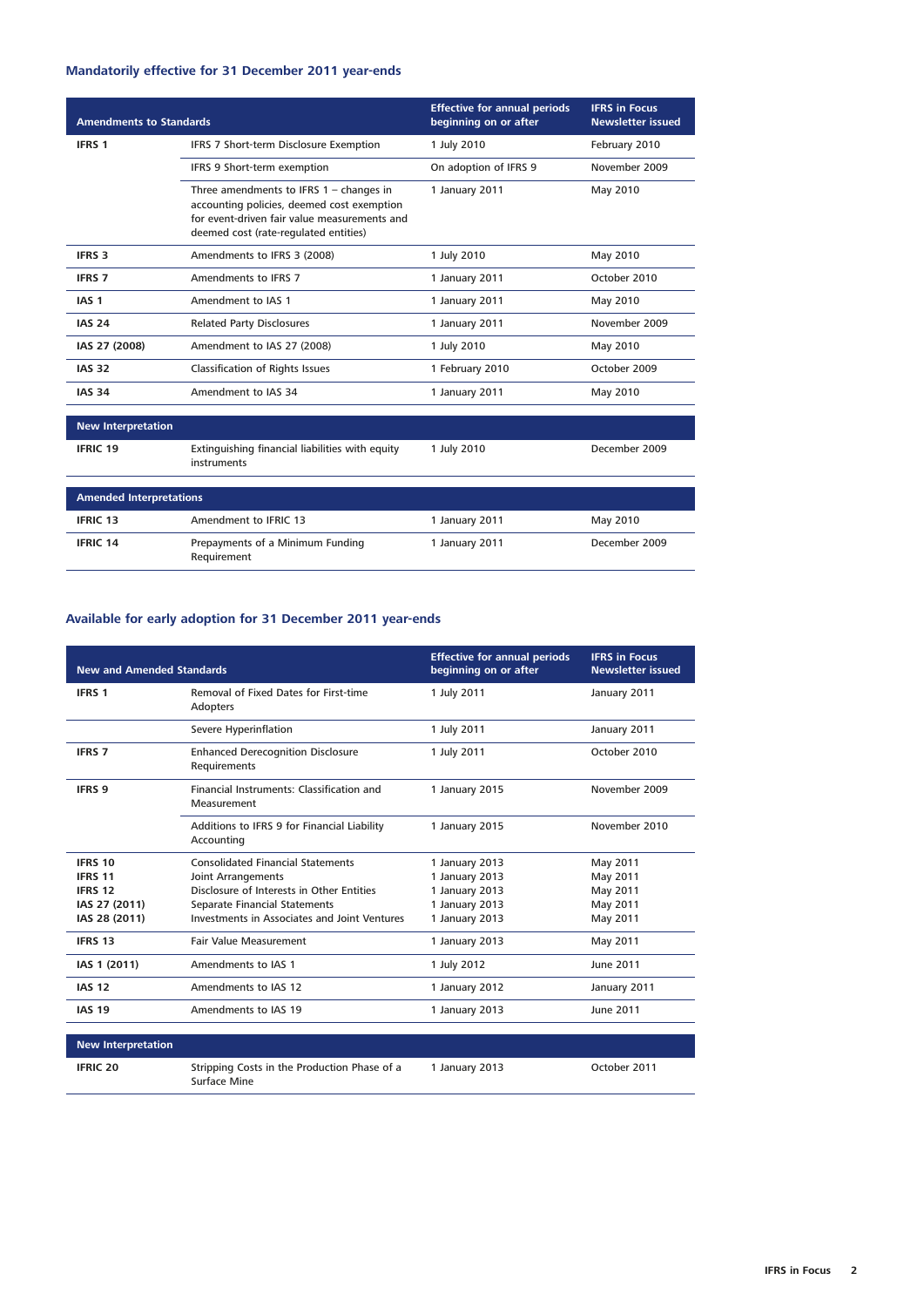#### **Mandatorily effective for 31 December 2011 year-ends**

#### Amendments to IFRS 1 and IFRS 7: Improving Disclosures about Financial Instruments *Effective 1 July 2010*

IFRS 1 was amended to exempt first-time adopters of IFRSs from providing the additional disclosures introduced by the March 2009 amendments to IFRS 7 *Improving Disclosures about Financial Instruments*. The amendments provide first-time adopters the same transitional provisions that the amendments to IFRS 7 provide to current IFRS preparers. These amendments are applicable to annual comparative periods ending before 31 December 2009, interim periods with an annual comparative period before 31 December 2009 and to any statement of financial position presented within these periods.

# Amendments to IFRS 1 and IFRS 9 – *Financial Instruments*

# *Effective on adoption of IFRS 9*

IFRS 9 was amended to defer the mandatory effective date of both the 2009 and 2010 versions of IFRS 9 to annual periods beginning on or after 1 January 2015. Prior to the amendments, application of IFRS 9 was mandatory for annual periods beginning on or after 1 January 2013. The amendments continue to permit early application. The amendments modify the existing comparative transition disclosures in IAS 8 *Accounting Policies, Changes in Accounting Estimates and Errors* and IFRS *7 Financial Instruments: Disclosures*. Instead of requiring restatement of comparative financial statements, entities are either permitted or required to provide modified disclosures on transition from IAS 39 *Financial Instruments: Recognition and Measurement* to IFRS 9 depending on the entity's date of adoption and whether the entity chooses to restate prior periods.

# Amendments to IFRS 1 as part of Annual Improvements Project (AIP)

#### *Effective 1 January 2011*

The following amendments to IFRS1 were incorporated as part of Annual Improvements:

- Accounting policy changes in the year of adoption: This amendment provides clarification of the ability of a first-time adopter to make changes to its accounting policies and elective IFRS 1 exemptions prior to the issuance of its first annual IFRS financial statements. The amended guidance also identifies disclosures required in the event that a first-time adopter changes its policies or exemptions in the period between the first interim and first annual financial statements issued in the year of adoption.
- Deemed cost exemption Event-driven fair value measurements: The deemed cost exemption was amended to enable the use of fair value measurements for events that occur between the date of transition and the end of the first annual IFRS reporting period. An example of such an event would be an Initial Public Offering or Privatisation. When the exemption is applied, the entity records the deemed cost adjustment through an entry to equity at the measurement date. The exemption does not provide the entity with any relief from the requirement to establish an IFRS-compliant measurement basis at the date of transition to IFRSs.
- Deemed cost exemption Entities subject to Rate-regulation: This amendment to the deemed cost exemption relates to property, plant and equipment or intangible assets subject to rate regulation and allows a first-time adopter to use a previous GAAP carrying amount as deemed cost on transition to IFRSs. Where an entity elects to apply this exemption, an impairment test for the related assets is also required at the date of transition.

#### Amendments to IFRS 3 (2008) as part of AIP

#### *Effective 1 July 2010*

The following amendments to IFRS 3 (2008) were incorporated as part of Annual Improvements:

- Measurement of non-controlling interests: Specifies that the option to measure non-controlling interests either at fair value or at the proportionate share of the acquiree's net identifiable assets at the acquisition date under IFRS 3 (2008) applies only to non-controlling interests that are present ownership interests and entitle their holders to a proportionate share of the acquiree's net assets in the event of liquidation. Other non-controlling interests are measured at their acquisition date fair value unless another measurement basis is required by IFRSs.
- Un-replaced and voluntarily replaced share-based payment awards: Specifies that the current requirement to measure awards of the acquirer that replace acquiree share-based payment transactions in accordance with IFRS 2 at the acquisition date ('market-based measure') applies also to share-based payment transactions of the acquiree that are not replaced.
- Transitional requirements for contingent consideration from a business combination that occurred before the effective date of IFRS 3 (2008): Clarifies that IAS 32 *Financial Instruments: Presentation*, IAS 39 *Financial Instruments: Recognition and Measurement* and IFRS 7 *Financial Instruments: Disclosures* do not apply to contingent consideration that arose from business combinations whose acquisition dates preceded the application of IFRS 3 (2008).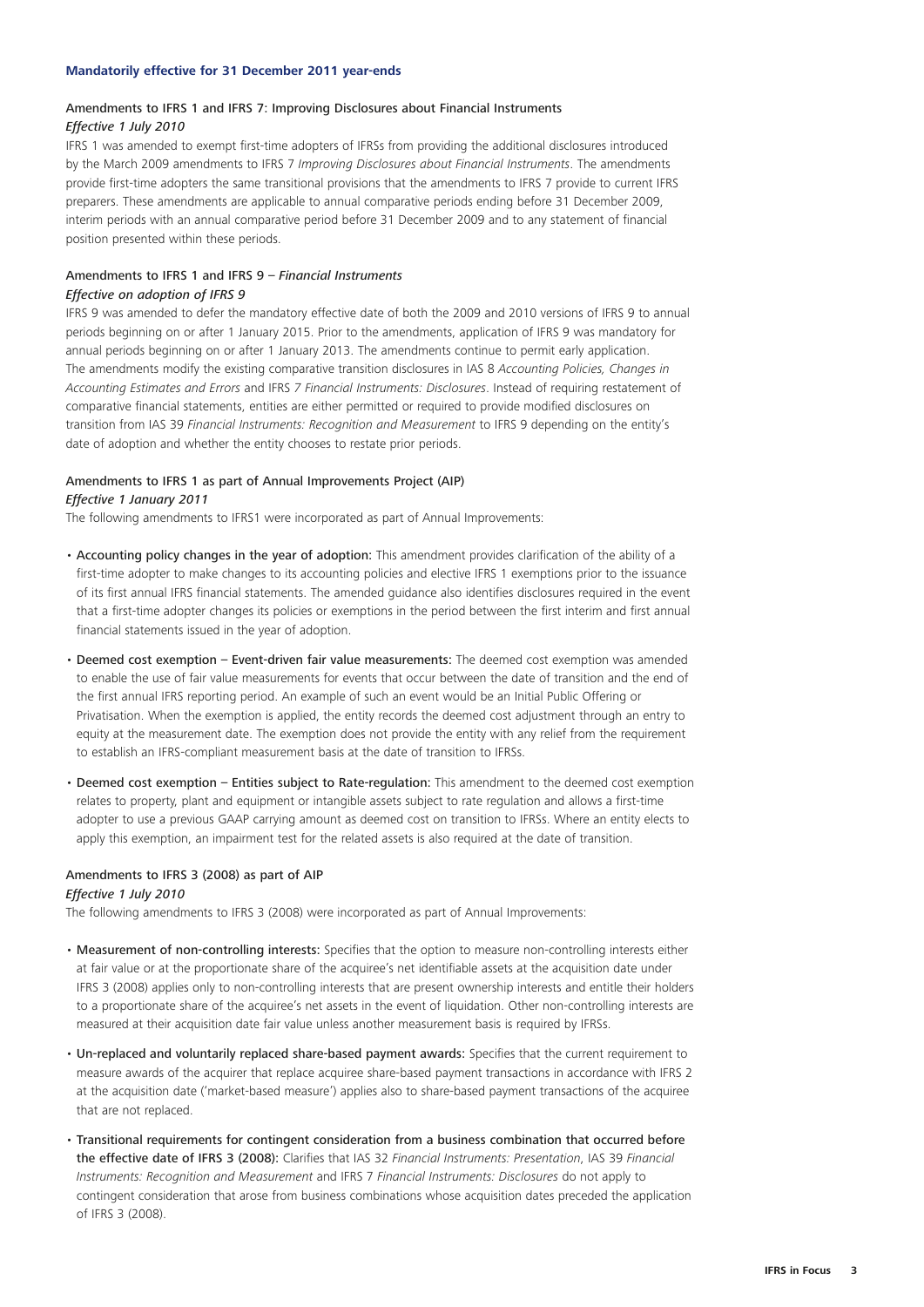# Amendments to IFRS 7 as part of AIP *Effective 1 January 2011*

IFRS 7 was amended as part of the Annual Improvements to clarify the existing disclosure requirements. The amendments encourage qualitative disclosures in the context of the quantitative disclosure that is required to help users to form an overall picture of the nature and extent of risks arising from financial instruments. This amendment also clarifies the required level of disclosure around credit risk and collateral held and provides relief from disclosure of renegotiated loans.

# Amendment to IAS 1 as part of AIP

#### *Effective 1 January 2011*

IAS 1 was amended as part of the Annual Improvements. The amendment clarifies that an entity may present the analysis of other comprehensive income by item either in the statement of changes in equity or in the notes to the financial statements.

#### Amendments to IAS 24 – *Related Party Disclosures Effective 1 January 2011*

The amendments to IAS 24 simplify the disclosure requirements for entities that are controlled, jointly controlled or significantly influenced by a government (referred to as government-related entities) and clarify the definition of a related party. IAS 24 was amended so that a reporting entity is exempt from the general disclosure requirements of IAS 24 in relation to related party transactions and outstanding balances (including commitments) with:

- a government that has control, joint control or significant influence over the reporting entity; and
- another entity that is a related party because the same government has control, joint control or significant influence over both the reporting entity and the other entity.

If a reporting entity is exempt from the general disclosure requirements, the amendments require the reporting entity to disclose the name of the government and the nature of its relationship with the reporting entity (i.e., control, joint control or significant influence), the nature and amount of each individually significant transaction and other transactions that are collectively, but not individually, significant. A further amendment to IAS 24 simplified the definition of a related party, clarified its intended meaning and eliminated a number of inconsistencies.

# Amendment to IAS 27 (2008) as part of AIP

#### *Effective 1 July 2010*

Following the issuance of IAS 27 (2008), a number of consequential amendments were made to IAS 21, 28 and IAS 31 and are to be applied prospectively (with the exception of the amendment to paragraph 35 of IAS 28 and paragraph 46 of IAS 31, which is applied retrospectively).

# Amendments to IAS 32 – Classification of rights issues

# *Effective 1 February 2010*

Under the amendment to IAS 32, rights, options and warrants – otherwise meeting the definition of equity instruments in IAS 32.11 – issued to acquire a fixed number of an entity's own non-derivative equity instruments for a fixed amount in any currency are classified as equity instruments, provided the offer is made pro-rata to all existing owners of the same class of the entity's own non-derivative equity instruments.

# Amendment to IAS 34 as part of AIP

# *Effective 1 January 2011*

IAS 34 was amended to provide a clarification around significant events and transactions to be disclosed in interim financial reports. The amendment emphasises that these interim disclosures should update the relevant information presented in the most recent annual financial report. The amendment also clarifies how to apply this principle in respect of financial instruments and their fair values.

# IFRIC 19 *Extinguishing Financial Liabilities with Equity Instruments Effective 1 July 2010*

The Interpretation addresses divergent accounting by entities issuing equity instruments in order to extinguish all or part of a financial liability (often referred to as "debt for equity swaps"). The Interpretation concludes that the issue of equity instruments to extinguish an obligation constitutes consideration paid. The consideration should be measured at the fair value of the equity instruments issued, unless that fair value is not readily determinable, in which case the equity instruments should be measured at the fair value of the obligation extinguished. Any difference between the fair value of the equity instruments issued and the carrying value of the liability extinguished is recognised in profit or loss. If the issue of equity instruments is to settle a portion of a financial liability, the entity should assess whether a part of the consideration relates to a renegotiation of the portion of the liability that remains outstanding.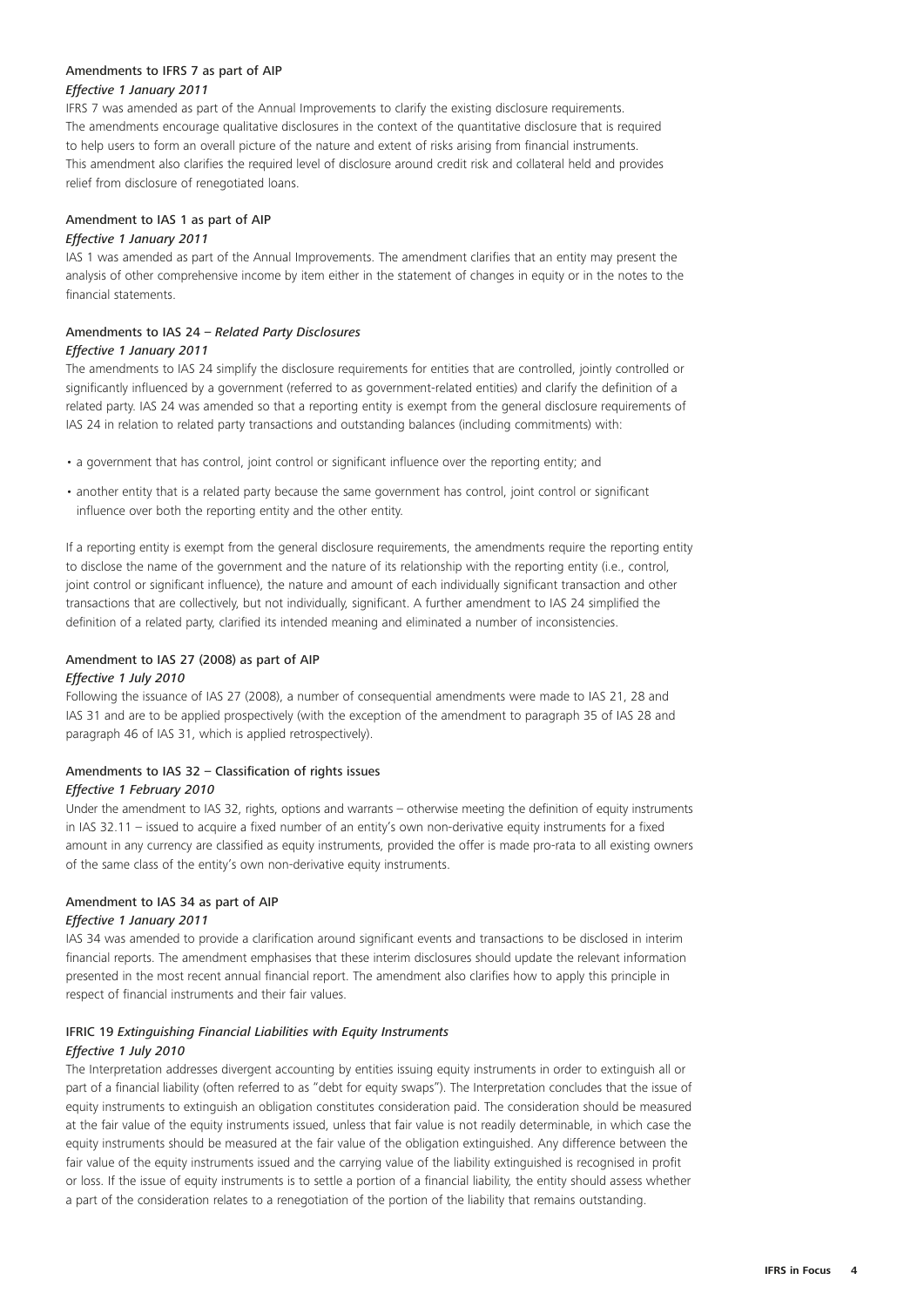# Amendment to IFRIC 13 *Customer Loyalty Programmes* as part of AIP *Effective 1 January 2011*

The amendment to IFRIC 13 provides clarification on the measurement of the fair value of award credits. The amendment requires that the 'fair value' of award credits should take into account the amount of discounts or incentives that would otherwise be offered to customers who have not earned award credits from an initial sale and any expected forfeitures.

#### Amendment to IFRIC 14 – Prepayments of a Minimum Funding Requirement *Effective 1 January 2011*

IFRIC 14 was amended to address an unintended consequence of IFRIC 14 where entities are in some circumstances not permitted to recognise prepayments of minimum funding contributions as an asset. IFRIC 14 (as originally issued) did not consider that a plan surplus may result from a prepayment of future minimum funding contributions and therefore, unintentionally reduced the economic benefits available in accordance with IAS 19.58 arising from voluntary prepayments of minimum funding contributions.

Under the amended IFRIC 14.20, if there is a minimum funding requirement for contributions relating to future service, the economic benefit available as a reduction in future contributions (and, therefore, the surplus that should be recognised as an asset) is comprised of:

- a) any amount that reduces future minimum funding requirement contributions for future services because the entity made a prepayment (i.e. any amount that the entity has paid before being required to do so); and
- b) the estimated future service cost in each period less the estimated minimum funding requirement contributions that would be required for future service in that period if there were no prepayment of those contributions as described in (a).

Further, the amendments clarify that while the amount calculated under (b) above may be negative for a given period (i.e. the estimated minimum funding requirement contribution for that period exceeds the estimated future service cost for that same period), the total amount calculated under (b) can never be less than zero. Accordingly, the economic benefit available as a reduction in future contributions will correspond, as a minimum, to the amount of the prepayment, if any.

#### **Available for early adoption for 31 December 2011 year-ends**

# Amendment to IFRS 1 *First-Time Adoption of Financial Statements* – Removal of Fixed Dates for First-Time Adopter

# *Effective 1 July 2011*

The amendment to IFRS 1 replaces specific dates incorporated in certain IFRS 1 requirements with the date of transition to IFRSs. Two of the existing first-time adoption provisions in IFRS 1 (derecognition of financial assets and liabilities and "day 1" gains and losses) previously included guidance designed to mirror the transitional provisions of IAS 39 including the applicable effective dates. This amendment provides relief to first-time adopters of IFRSs by replacing the date of prospective application from the fixed date of '1 January 2004' with 'the date of transition to IFRSs'.

# Amendment to IFRS 1 *First-Time Adoption of Financial Statements* – Severe Hyperinflation *Effective 1 July 2011*

The IASB amended IFRS 1 to provide guidance for entities emerging from severe hyperinflation. The guidance is applicable to entities that are either resuming the presentation of IFRS-compliant financial statements or presenting IFRS financial statements for the first time. In accordance with the amendments, when an entity's date of transition to IFRSs is on or after the functional currency normalisation date, the entity may elect to measure all assets and liabilities held before the functional currency normalisation date at fair value on the date of transition to IFRSs and use that fair value as deemed cost of those assets and liabilities in the opening IFRS statement of financial position.

# Amendment to IFRS 7 – Enhanced Derecognition Disclosure Requirements *Effective 1 July 2011*

The IASB introduced enhanced disclosure requirements to IFRS 7 as part of its comprehensive review of off-balance sheet activities. The amendments are designed to ensure that users of financial statements are able to more readily understand transactions involving the transfer of financial assets (for example, securitisations), including the possible effects of any risks that may remain with the entity that transferred the assets. The amendments also require additional disclosures if a disproportionate amount of transfer transactions are undertaken around the end of a reporting period. Disclosures are not required for comparative periods before the date of initial application of the amendments.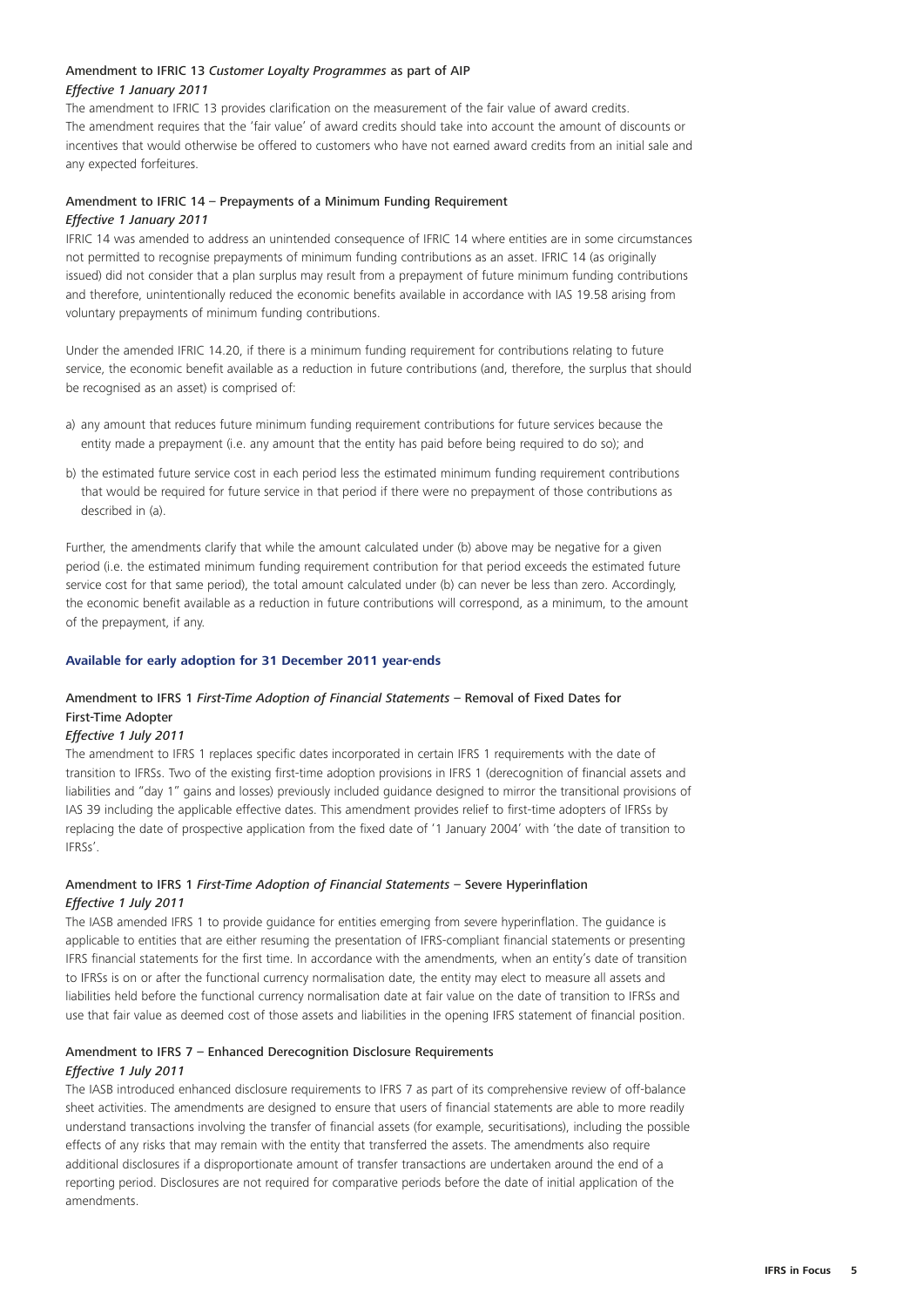# IFRS 9 *Financial Instruments* – Classification and Measurement of Financial Assets *Effective 1 January 2015*

The 2009 version of IFRS 9 introduces new requirements for the classification and measurement of financial assets that are effective from 1 January 2015 with early adoption permitted. The requirements were issued in November 2009 as part of the gradual development and phase-in of the new financial instruments guidance. New requirements for classification and measurement of financial liabilities were also added a year later in November 2010 (see next section).

All recognised financial assets that are currently in the scope of IAS 39 will be measured at either amortised cost or fair value. A debt instrument (e.g. loan receivable) that is held within a business model whose objective is to collect the contractual cash flows and has contractual cash flows that are solely payments of principal and interest on the principal amount outstanding are generally measured at amortised cost. All other debt instruments must be measured at fair value through profit or loss (FVTPL). A fair value option is available (provided that certain specified conditions are met) as an alternative to amortised cost measurement. For debt instruments not designated at FVTPL under the fair value option, reclassification is required between FVTPL and amortised cost, or vice versa, if the entity's business model objective for its financial assets changes so that its previous measurement basis no longer applies.

All equity investments within the scope of IFRS 9 are to be measured on the statement of financial position at fair value with the default recognition of gains and losses in profit or loss. Only if the equity investment is not held for trading can an irrevocable election be made at initial recognition to measure it at fair value through other comprehensive income (FVTOCI) with only dividend income recognised in profit or loss unless the dividend clearly represents a recovery of part of the cost of the investment.

IFRS 9 does not retain IAS 39's concept of embedded derivatives for hybrid contracts if the host contract is a financial asset within the scope of IFRS 9. Consequently, embedded derivatives that would have been separately accounted for at FVTPL under IAS 39 because they were not closely related to the financial asset host will no longer be separated. Instead, the contractual cash flows of the financial asset are assessed in their entirety and the asset as a whole is measured at FVTPL if any of its cash flows do not represent payments of principal and interest as described by the Standard.

The effective date of IFRS 9, as originally issued, is for annual periods beginning on or after 1 January 2013, with early adoption permitted. However, in December 2011 the IASB deferred the mandatory effective date of IFRS 9 to annual periods beginning on or after 1 January 2015. Early application continues to be permitted.

# IFRS 9 – Incorporation of requirements on the accounting for financial liabilities *Effective 1 January 2015*

The 2010 revision to IFRS 9 retains the requirements for classification and measurement of financial assets that were published in November 2009 and also includes guidance on the classification and measurement of financial liabilities. Guidance on derecognition of financial instruments and related implementation guidance from IAS 39 *Financial Instruments: Recognition and Measurement* has also been incorporated into IFRS 9.

The guidance included in IFRS 9 retains the classification criteria for financial liabilities currently contained in IAS 39. However, there are two key differences, relating to presentation and measurement, compared to IAS 39:

- the presentation of the effects of changes in fair value attributable to a liability's credit risk; and
- the elimination of the cost exemption for derivative liabilities to be settled by delivery of unquoted equity instruments.

#### The presentation of the effects of changes in a liability's credit risk

The revised guidance about a liability's credit risk does not apply to all liabilities measured as at FVTPL. Financial liabilities held for trading and financial guarantee contracts that are designated under the fair value option would continue to be measured at fair value with all changes being recognised in profit or loss. For all other financial liabilities designated as at FVTPL using the fair value option, the revised guidance requires the amount of change in the liability's fair value attributable to changes in the credit risk to be recognised in other comprehensive income (OCI) with the remaining amount of change in fair value being recognised in profit or loss. However, if recognising the changes in fair value attributable to credit risk within OCI creates or increases an accounting mismatch, an entity would present the entire change in fair value within profit or loss.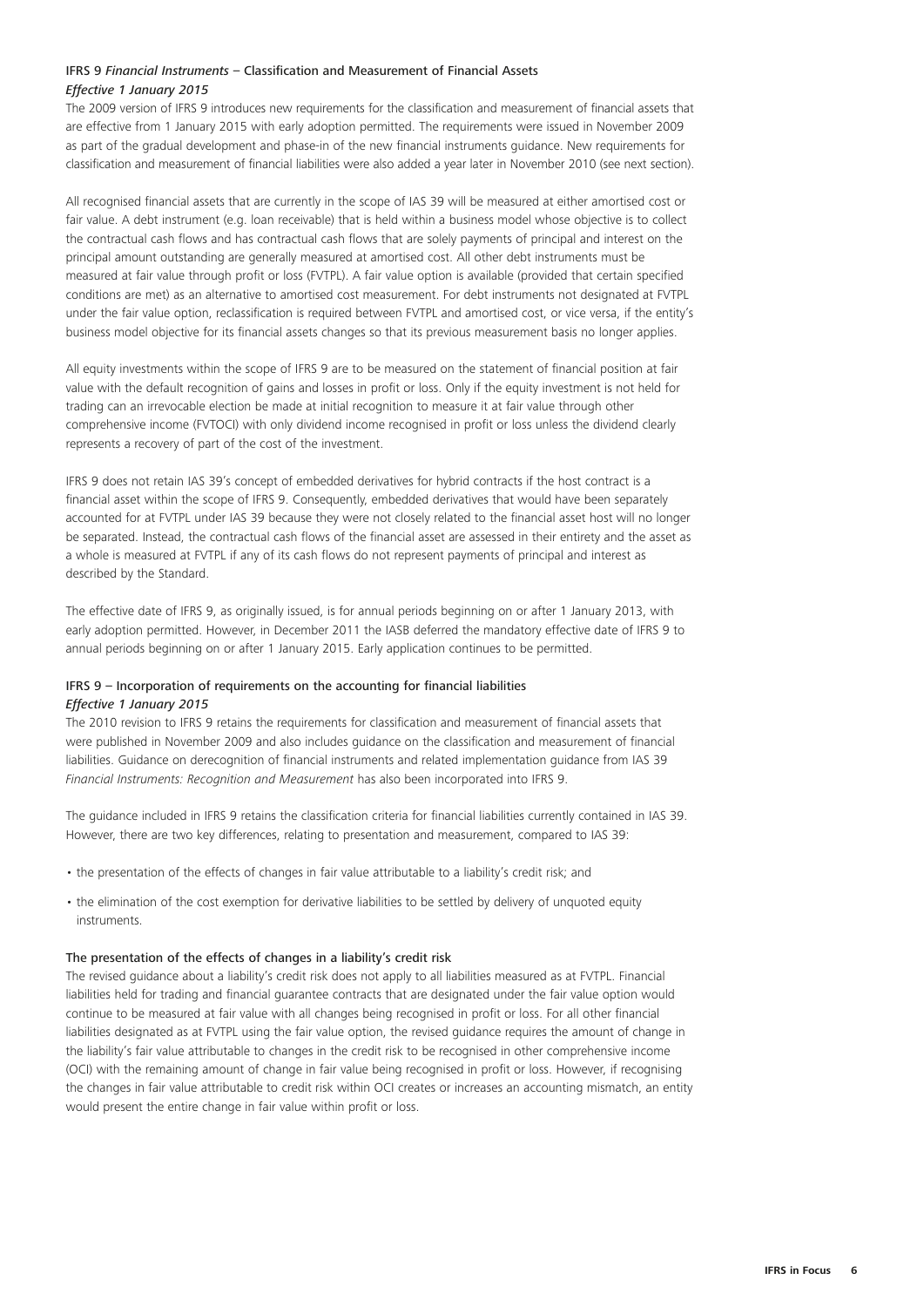#### The elimination of the cost exemption for derivative financial liabilities

The revised guidance removes the cost exemption for unquoted equity instruments and related derivative assets where fair value was not reliably determinable. The 2009 version of IFRS 9 retained the cost exemption for derivative liabilities that will be settled by delivering unquoted equity instruments whose fair value cannot be determined reliably (e.g. a written option where, on exercise, an entity would deliver unquoted shares to the holder of the option). However, the 2010 version of IFRS 9 removes this cost exemption so that all derivatives, whether assets or liabilities, are measured at fair value.

#### **The 'Package of Five' New and Amended Standards**

In May 2011, the IASB published its "package of five" new and amended standards addressing the accounting for consolidation, joint arrangements and disclosure of interests in other entities. Each of the five standards have an effective date for annual periods beginning on or after 1 January 2013, with earlier application permitted so long as each of the other standards in the 'package of five' are also early applied. However, entities are permitted to incorporate any of the disclosure requirements in IFRS 12 *Disclosure of Interests in Other Entities* into their financial statements without technically early applying the provisions of IFRS 12 (and thereby each of the other four standards).

#### IFRS 10 *Consolidated Financial Statements*

#### *Effective 1 January 2013*

IFRS 10 uses control as the single basis for consolidation, irrespective of the nature of the investee, thus eliminating the risks and rewards approach included in SIC-12. IFRS 10 identifies the following three elements of control:

- power over the investee;
- exposure, or rights, to variable returns from involvement with the investee; and
- the ability to use power over the investee to affect the amount of the investor's returns.

An investor must possess all three elements to conclude it controls an investee. This assessment is based on all facts and circumstances and the conclusion is reassessed if there is an indication that there are changes to at least one of the elements of control.

The Standard also contains guidance on the following issues when determining who has control:

- assessment of the purpose and design of an investee;
- nature of rights substantive or protective in nature;
- assessment of existing and potential voting rights;
- whether an investor is a principal or agent when exercising its controlling power;
- relationships between investors and how they affect control; and
- existence of power over specified assets only.

IFRS 10 requires retrospective application in accordance with IAS 8, subject to certain transitional provisions providing an alternative treatment in certain circumstances.

# IFRS 11 *Joint Arrangements*

#### *Effective 1 January 2013*

IFRS 11 establishes two types of joint arrangements: joint operations (combining the existing concepts of jointly controlled assets and jointly controlled operations) and joint ventures (equivalent to the existing concept of a jointly controlled entity). The two types of joint arrangements are distinguished by the rights and obligations of those parties to the joint arrangement. In a joint operation, the parties to the joint arrangement (the 'joint operators') have rights to the actual assets and obligations for the liabilities of the arrangement. In contrast, in a joint venture, the parties to the arrangement (the 'joint venturers') have rights to the net assets of the arrangement. IFRS 11 provides guidance on determining the type of joint arrangement.

A joint operator recognises its share of the assets, liabilities, revenues and expenses in accordance with applicable IFRSs, while a joint venturer would account for its interest using the equity method of accounting under IAS 28 (revised 2011) *Investments in Associates and Joint Ventures*, thus eliminating the option of proportionate consolidation for interests in joint ventures.

When adoption of IFRS 11 requires a change in accounting for joint arrangements, the impact of the change is calculated as at the beginning of the earliest period presented and the comparative periods are restated.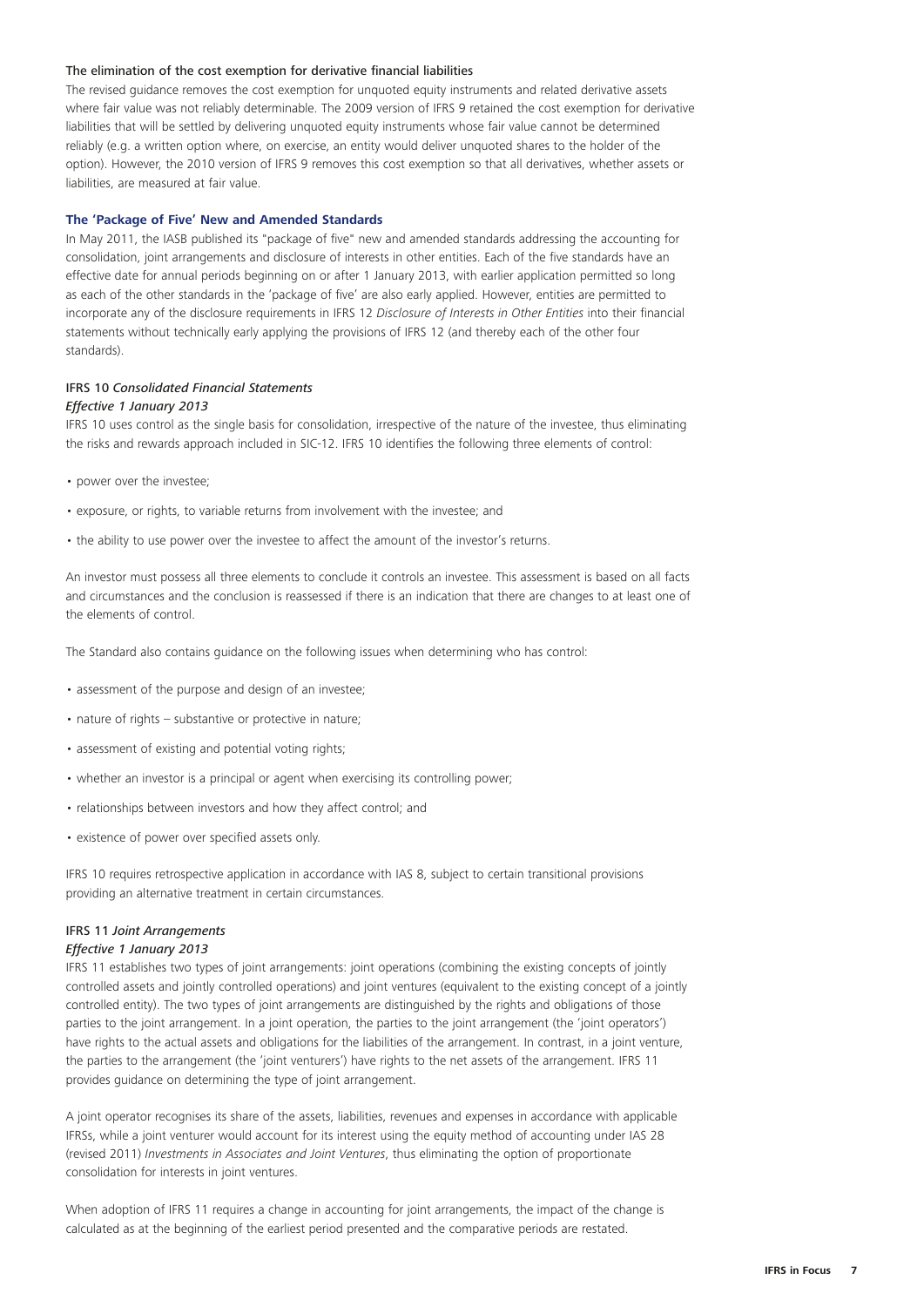#### IFRS 12 *Disclosure of Interests in Other Entities Effective 1 January 2013*

IFRS 12 combines the disclosure requirements for an entity's interests in subsidiaries, joint arrangements, associates and structured entities into one comprehensive disclosure standard. Many of the disclosure requirements were previously included in IAS 27, IAS 31 or IAS 28, whilst others are new.

#### IAS 27 *Separate financial statements*

#### *Effective 1 January 2013*

IAS 27 has been amended for the issuance of IFRS 10 but retains the current guidance for separate financial statements.

# IAS 28 *Investments in Associates and Joint Ventures*

*Effective 1 January 2013*

IAS 28 has been amended for conforming changes based on the issuance of IFRS 10 and IFRS 11.

# IFRS 13 *Fair Value Measurement*

### *Effective 1 January 2013*

IFRS 13 was issued in May 2011 and establishes a single framework for measuring fair value and is applicable for both financial and non-financial items. The Standard does not include requirements on when fair value measurement is required; it prescribes how fair value is to be measured if required by another Standard.

IFRS 13 defines fair value as "the price that would be received to sell an asset or paid to transfer a liability in an orderly transaction between market participants at the measurement date. This is sometimes referred to as an "exit price". The guidance then stipulates certain key attributes relevant to fair value measurement which an entity is required to determine in order to arrive at an appropriate measure of fair value under IFRS 13. Specifically, the entity must identify the unit of account to be fair valued (e.g. the asset or liability being measured), the principal market in which an orderly transaction would occur and the assumptions that would be applied by market participants. Additionally, for non-financial assets, the highest and best use of the assets and whether or not to be used on a stand-alone basis are also required to be determined.

In terms of the actual method used to measure fair value, IFRS 13 describes three valuation techniques an entity might use to determine fair value in the absence of directly observable transactions. The valuation technique should be selected so as to maximise the use of relevant observable inputs and applied on a consistent basis.

IFRS 13 also requires enhanced disclosures on fair value measurements. With some exceptions, IFRS 13 requires entities to classify these measurements and disclosures into a three-level 'fair value hierarchy' based on the nature of the inputs:

- Level 1 quoted prices in active markets for identical assets or liabilities that the entity can access at the measurement date;
- Level 2 inputs other than quoted market prices included within Level 1 that are observable for the asset or liability, either directly or indirectly; and
- Level 3 unobservable inputs for the asset or liability.

The Standard requires prospective application from the beginning of the annual period in which it is adopted.

### Amendments to IAS 1 *Presentation of Other Comprehensive Income Effective 1 July 2012*

The amendments retain the option to present profit or loss and other comprehensive income in either a single continuous statement or in two separate but consecutive statements. However, items of other comprehensive income are required to be grouped into those that will and will not subsequently be reclassified to profit or loss with tax on items of other comprehensive income required to be allocated on the same basis.

The amendments are required to be applied on a full retrospective basis.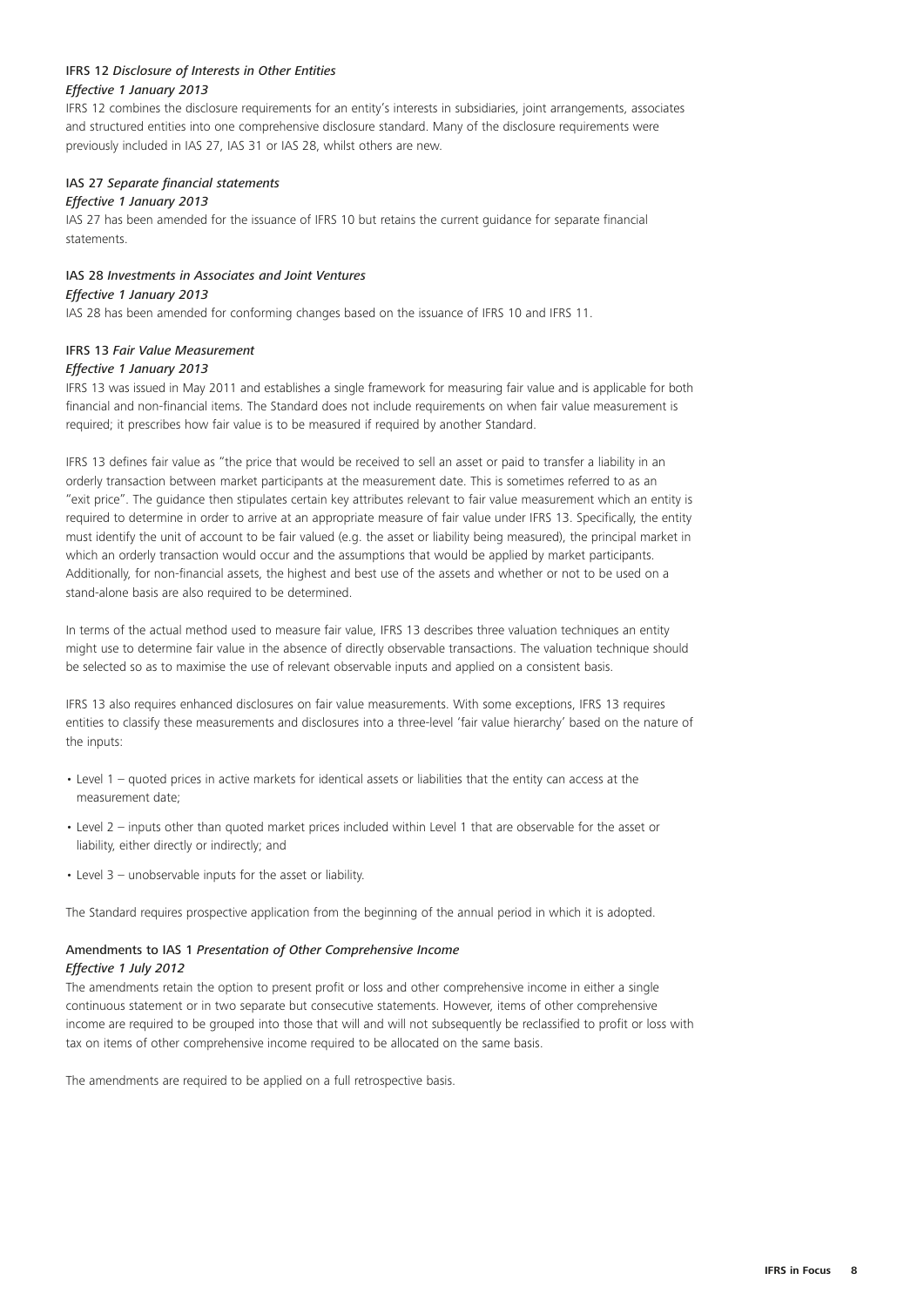# Amendments to IAS 12 *Income Taxes 1 January 2012*

The amendments provide an exception to the general principles of IAS 12 for investment property measured using the fair value model in IAS 40 *Investment Property* by the introduction of a rebuttable presumption that the carrying amount of the investment property will be recovered entirely through sale. The presumption can be rebutted if the investment property is depreciable and is held within a business model whose objective is to consume substantially all of the economic benefits over time, rather than through sale.

The amendments to IAS 12 require retrospective application.

#### Amendments to IAS 19 *Employee Benefits*

#### *1 January 2013*

The amendments to IAS 19 eliminate the 'corridor approach' and therefore require an entity to recognise changes in defined benefit plan obligations and plan assets when they occur. All actuarial gains and losses are required to be recognised immediately through other comprehensive income (OCI).

The amendments also introduce a new approach for the presentation of changes in defined benefit obligations and plan assets with changes being split into three components:

- Service cost recognised in profit or loss and includes current and past service cost as well as gains or losses on settlements.
- Net interest recognised in profit or loss and calculated by applying the discount rate at the beginning of the reporting period to the net defined benefit liability or asset at the beginning of each reporting period.
- Remeasurement recognised in OCI and comprises actuarial gains and losses on the defined benefit obligation, the excess of the actual return on plan assets over the change in plan assets due to the passage of time and the changes, if any, due to the impact of the asset ceiling.

The amendments also require disclosure of any significant or unusual risks pertaining to the plan, separation of the extent of actuarial gains and losses arising from changes in financial assumptions from those arising from demographic assumptions, sub-division of plan assets into various classes including those assets for which there is no quoted market price and the provision of a sensitivity analysis in instances where a "reasonably possible" change would affect the defined benefit obligation.

The Standard is effective from 1 January 2013 on a retrospective basis with limited exception. Early application is permitted.

# IFRIC 20 *Stripping Costs in the Production Phase of a Surface Mine 1 January 2013*

IFRIC 20 applies to all types of natural resources that are extracted using a surface mining activity process, and addresses the following issues:

- recognition of production stripping costs as an asset –either in accordance with IAS 2 Inventories or as a non-current "stripping activity asset", depending on the form of benefit received;
- initial measurement of the stripping activity asset at cost; and
- subsequent measurement of the stripping activity asset at depreciated or amortised cost based on a systematic basis over the expected useful life of the identified component of ore body.

The Interpretation should be applied to production stripping costs incurred on or after the beginning of the earliest period presented.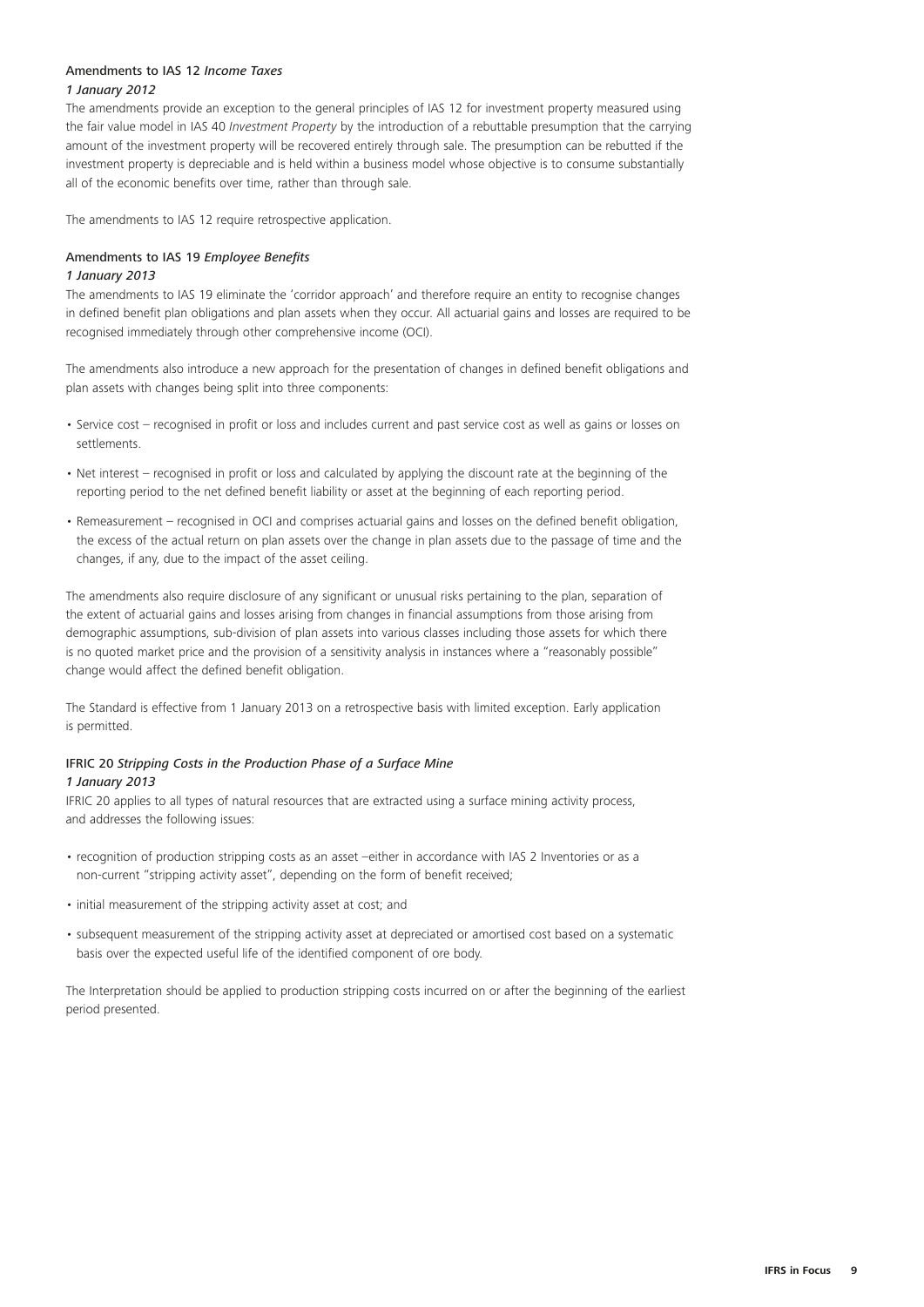# **Looking forward: status of current IASB projects**

While there has been a considerable amount of standard-setting activity in 2011, there are still a number of significant projects which are in progress as of the date of this newsletter. The table below summarises the status of key projects in progress but, pending review of the input received in connection with the agenda consultation, it is possible that priorities may change and projects may be added or removed from the agenda during 2012. Additionally, future developments and expected issuances of new standard and exposure drafts are reflective of our expectations based on the best information available to us as at the date of this newsletter. Such expected future developments are however subject to change.

| <b>Project</b>                                       | <b>Summary</b>                                                                                                                                                                                                                                                                                                                                                                    | <b>IFRS in Focus Newsletter</b>       |
|------------------------------------------------------|-----------------------------------------------------------------------------------------------------------------------------------------------------------------------------------------------------------------------------------------------------------------------------------------------------------------------------------------------------------------------------------|---------------------------------------|
| <b>Consolidation -</b><br><b>Investment Entities</b> | An exposure draft was issued proposing that investments held by<br>"investment entities" as defined by the exposure draft should be<br>measured at fair value rather than consolidated. The comment period<br>closes on January 5, 2012.                                                                                                                                          | September 2011                        |
| <b>Financial</b><br><b>Instruments</b>               | The IASB's financial instrument project is being addressed in phases:<br>Classification and Measurement, Impairment, Hedge Accounting and<br>Offsetting of Financial Assets and Liabilities.                                                                                                                                                                                      | July and November 2009<br>August 2011 |
|                                                      | An exposure draft on hedge accounting was issued in December 2010,<br>with a revised staff draft on the general hedge accounting model<br>expected to be posted to the IASB website in the first quarter of 2012,<br>and the exposure draft for macro hedge accounting will follow in mid-<br>2012. The final amendments to the offsetting rules were issued in<br>December 2011. |                                       |
|                                                      | The effective date of IFRS 9 has been postponed to 1 January 2015.<br>The IASB indicated that they will consider limited improvements to<br>IFRS 9 over the next few months.                                                                                                                                                                                                      |                                       |
| <b>Insurance Contracts</b>                           | An exposure draft was issued proposing a single IFRS that all insurers,<br>in all jurisdictions, could apply to all contract types on a consistent<br>basis. The IASB expects to publish a revised exposure draft during the<br>first half of 2012.                                                                                                                               | August 2010                           |
| Leases                                               | An exposure draft was issued proposing significant changes to lease<br>accounting for both lessors and lessees. The IASB expects to publish<br>a revised exposure draft in the first half of 2012.                                                                                                                                                                                | August 2010                           |
| Revenue<br>Recognition                               | The revised exposure draft was issued in November 2011 as the next<br>step in developing an entirely new revenue recognition standard. The<br>comment period closes 13 March 2012, with a final standard expected<br>at the end of 2012.                                                                                                                                          | November 2011                         |
| Agenda<br>Consultation                               | The IASB issued a request seeking feedback on the IASB's future<br>strategic priorities and those areas of financial reporting that should be<br>given the highest priority for further improvement. The consultation<br>period has now ended and a comment analysis is expected from the<br>IASB during the first half of 2012.                                                  | <b>July 2011</b>                      |